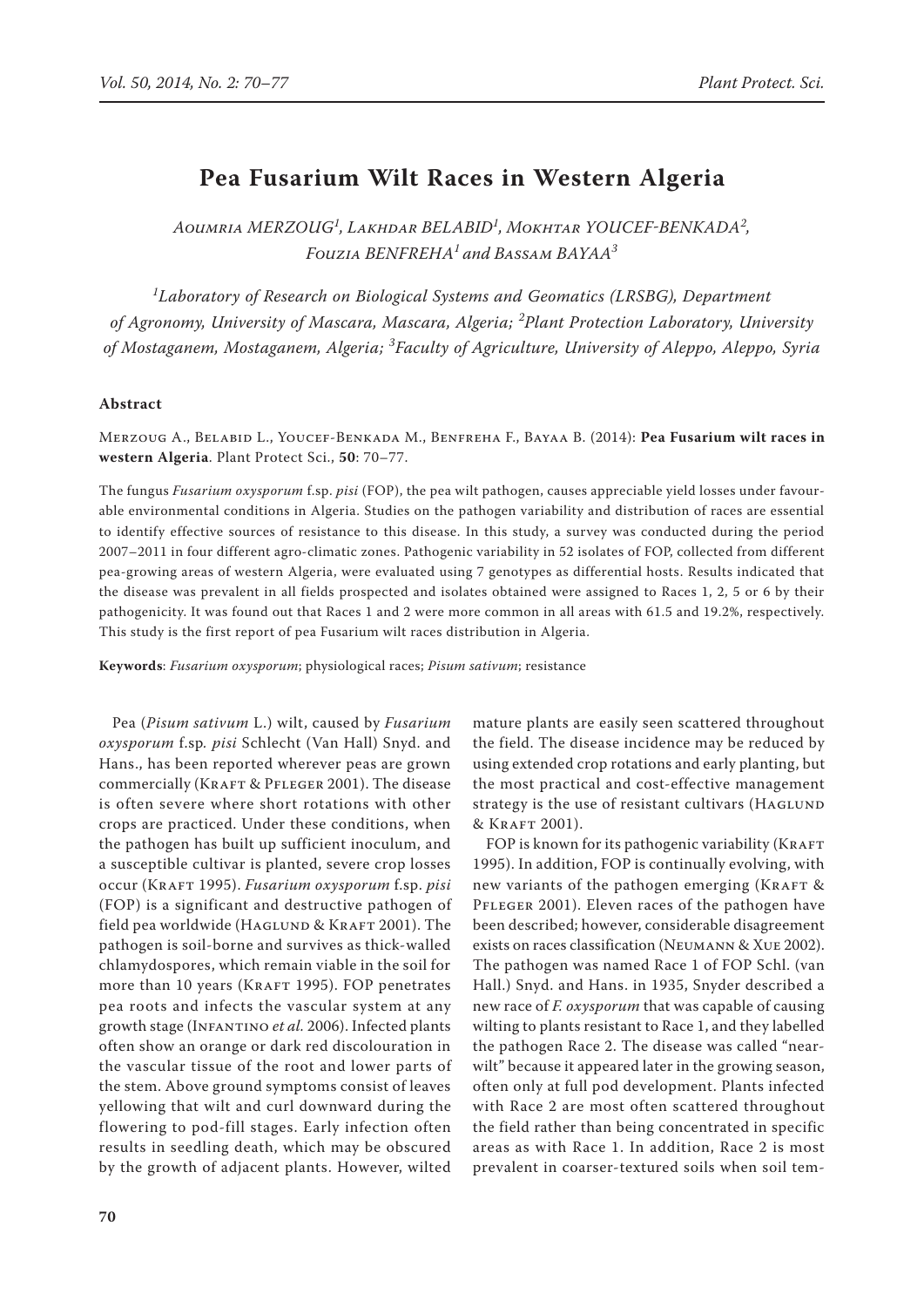peratures are near 25°C. Because symptoms caused by the Race 2 pathogen do not usually occur until plant maturity, the likelihood of seed transmission is greatly increased. In 1970; Race 5 was described in north-western Washington (HAGLUND & KRAFT 1970), where all commercial cultivars resistant to Races 1 and 2 were susceptible. Because of the short crop rotations and favourable climate in that area for wilt evolution, a new race of wilt was again described from western Washington, which was pathogenic on cultivars and breeding lines resistant to Races 1, 2, and 5, and was named Race 6 (HAGLUND & KRAFT 1979). Races 1 and 2 occur worldwide, while Races 5 and 6 have so far been important only in western Washington State, USA (Infantino *et al*. 2006; Bani *et al*. 2011).

The pathogenicity of Races 1, 2, 5, and 6 of FOP can be detected by their reaction on the differential varieties. The disease reaction of these differentials is based on a resistant response (no observable disease) and a susceptible reaction (dead or severely stunted chlorotic plants). Different screening methods for FOP resistance have been described although most of them only consider the disease incidence or the proportion of symptomless plants to classify accessions as resistant or susceptible (Sharma *et al*. 2010). Classification of isolates of FOP based on host-pathogen interactions is governed by the genetic makeup of both the host and pathogen (KRAFT 1995). Four races of FOP are recognised based on differential pathogenicity on pea cultivars (Mc-Clendon *et al*. 2002).

As for many soil-borne pathogenic fungi, the use of fungicides is not necessarily effective in controlling Fusarium wilt (Sharma *et al.* 2010). As a consequence, control of this disease is achieved mainly by integration of different disease management procedures including agronomic and farming practices, soil disinfestation (Momma *et al.* 2010), biocontrol (ALABOUVETTE et al. 2009), and breeding for resistance (Sharma *et al.* 2010).

The aim of the study was to identify and evaluate the importance and frequency of pea wilt disease, characterise physiological races of FOP and their geographical distribution in western Algeria.

## **MATERIAL AND METHODS**

*Survey and collection of isolates.* The surveys were conducted from January to June in four different agro-climatic zones in western Algeria (coastal plains, interior plains, the High Plateaus, and the

Sahara) (Table 1). Several pea fields were surveyed during the campaigns 2007–2011 at different stages of plant growth (seedling stage, flowering, and podformation). At each site (area), the percentage of diseased plants was calculated; the various symptoms were described as well as the stage of the plant was recorded (Rana *et al.* 2009). From each field, 10 plants showing wilting and yellowing symptoms were taken to be fully analysed in the laboratory. Wilt-affected plants were collected from all regions. They were dried in paper towels and transported to laboratory for pathogen isolation. Isolations were made from the rhizosphere, root, and stem pieces (five per plant). The pathogens associated with pea wilt samples were isolated, cultured on PDA, and incubated at 25°C for 7 days (BELABID & FORTAZ 2002). The isolation method from the rhizosphere soil was the plate dilution method for the soils that easily detach from the roots. Fungi were purified by single sporing and identified (WATANABE 2002; LESLIE & SUMMERELL 2006).

To confirm the identity of FOP, the pathogenicity test of each isolate was performed by inoculating a susceptible variety (Little Marvel) as described by Haglund (1989).

*Differential pea genotypes*. The pathogenicity of Races 1, 2, 5, and 6 of FOP can be distinguished by their reaction on a set of differential lines. The differential lines of pea were originally obtained from the Plant Germplasm Introduction and Testing Research Station in Pullman, Washington, USA and the Morden Research Station, Agriculture and Agri-Food Canada. Seven differential lines of pea were used to determine the races of 52 FOP isolates. Race 1 causes wilting to the cultivar Little Marvel; Race 2 causes wilting to Little Marvel, Darkskin Perfection, and WSU 28, but not to New Era, New Season, WSU 23, and WSU 31; Race 5 causes wilting to all the above except WSU 23, WSU 28, and WSU 31; Race 6 causes wilting to all the above except New Season, WSU28, and WSU 31 (HAGLUND 1984).

*Inoculum production*. FOP isolates used for the determination of races are most aggressive on the susceptible variety. All cultures were single spored on 2% water agar, then increased on fresh PDA. To produce the inocula, the selected isolates were grown for 4 days on water agar at 12 h light (25°C) and 12 h dark (20°C) cycle. The cultures were then transferred to liquid sucrose medium (PS: potato extract from 200 g potato and 15 g sucrose) and incubated for 10 days on an orbital shaker at 200 rpm at room temperature (22°C). Conidia were recovered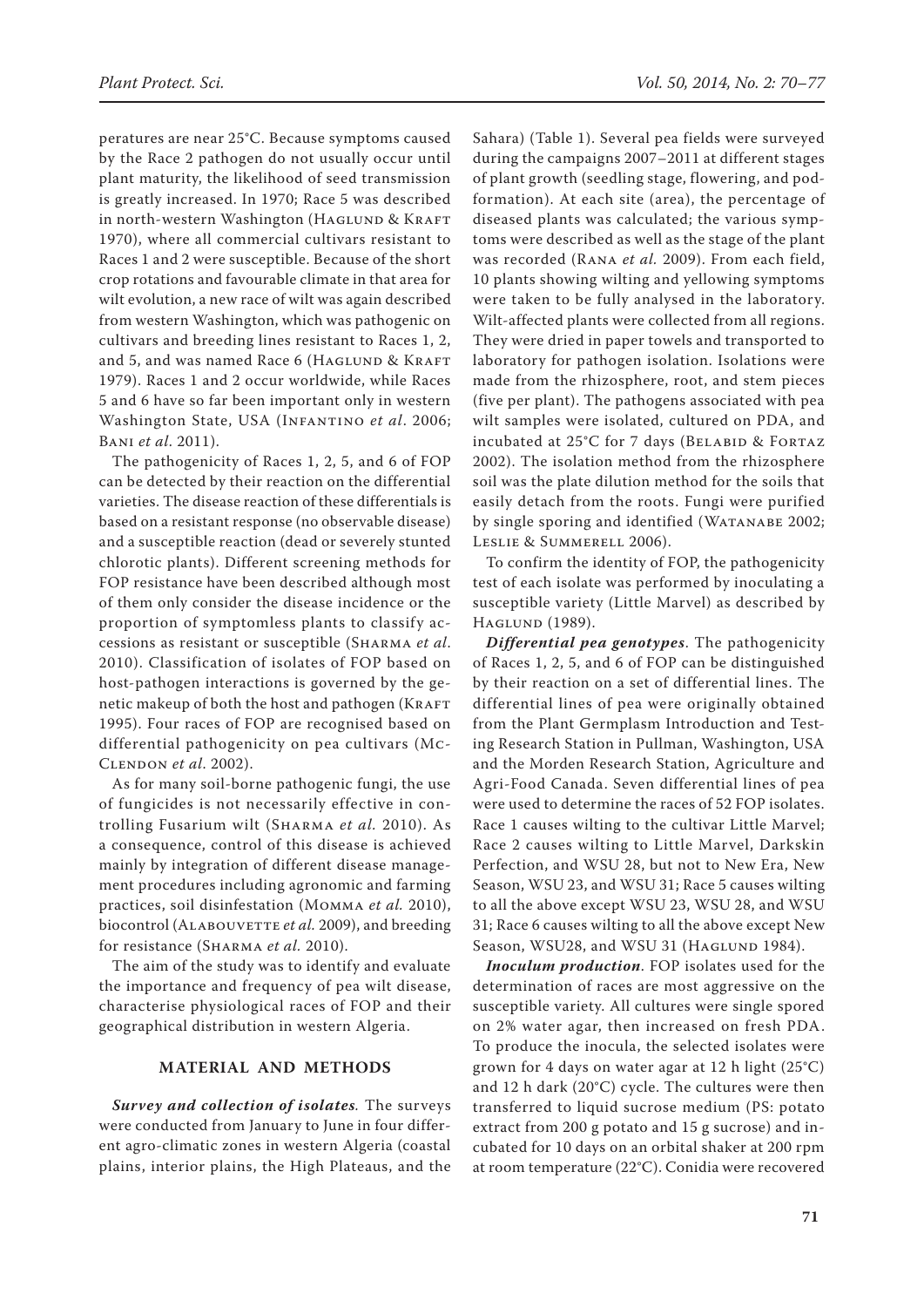|               | Table 1. Frequencies (%) of pathogenic fungi species isolated from diseased pea over the 2007–2011 period by agro |  |  |  |
|---------------|-------------------------------------------------------------------------------------------------------------------|--|--|--|
| climatic zone |                                                                                                                   |  |  |  |

|                               | Regions Departments | Wilt  | $\alpha$ ysporum<br>E. | FOP   | solani<br>Ę | Rhizoctonia<br>sp. | Fusarium sp. | Ascochyta sp. | Cladosporium<br>Sp. | Alternaria sp. | Stemphylium<br>SP. | Sclerotinia sp. | Pythium sp. |
|-------------------------------|---------------------|-------|------------------------|-------|-------------|--------------------|--------------|---------------|---------------------|----------------|--------------------|-----------------|-------------|
|                               | Ain Temouchent      | 27.93 | 48.50                  | 38.50 | 19.00       | 9.25               | 10.16        | 18.20         | 30.05               | 8.70           | 14.60              | 0.77            | 10.25       |
|                               | Mostaganem          | 7.30  | 27.37                  | 17.37 | 2.42        | 5.35               | 8.60         | 16.46         | 25.42               | 3.86           | 18.35              | 0.50            | 5.25        |
| Coastal<br>plains<br>Interior | mean                | 17.62 | 37.94                  | 27.94 | 10.71       | 7.30               | 9.38         | 17.33         | 27.74               | 6.28           | 16.48              | 0.64            | 7.75        |
|                               | Tlemcen             | 11.02 | 44.50                  | 31.45 | 21.00       | 10.20              | 17.50        | 15.35         | 6.20                | 11.50          | 5.66               | 3.75            | 4.02        |
|                               | Cheliff             | 16.58 | 5.20                   | 7.20  | 12.75       | 34.58              | 7.20         | 13.70         | 0.00                | 5.50           | 3.40               | 3.00            | 0.25        |
|                               | Relizane            | 33.98 | 22.35                  | 18.35 | 19.60       | 16.20              | 12.25        | 2.75          | 2.34                | 9.37           | 5.58               | 2.50            | 0.66        |
| plains                        | Mascara             | 14.93 | 15.38                  | 12.38 | 20.61       | 1.53               | 20.35        | 11.53         | 12.30               | 7.69           | 4.16               | 4.08            | 3.07        |
|                               | Sidi Belabes        | 16.58 | 19.25                  | 15.25 | 12.80       | 15.30              | 14.00        | 14.56         | 5.20                | 10.20          | 4.12               | 1.30            | 0.77        |
|                               | mean                | 18.62 | 21.34                  | 16.93 | 17.35       | 15.56              | 14.26        | 11.58         | 5.21                | 8.85           | 4.58               | 2.93            | 1.75        |
|                               | Tiaret              | 14.70 | 14.00                  | 13.30 | 25.00       | 9.00               | 9.60         | 2.90          | 0.00                | 2.70           | 0.00               | 3.20            | 0.00        |
| High<br>Plateaus              | Saida               | 9.66  | 12.78                  | 6.20  | 22.60       | 9.75               | 12.06        | 5.85          | 2.15                | 6.05           | 2.00               | 3.60            | 0.82        |
|                               | mean                | 12.18 | 13.39                  | 9.75  | 23.80       | 9.38               | 10.83        | 4.38          | 1.08                | 4.38           | 1.00               | 3.40            | 0.41        |
|                               | Adrar               | 13.75 | 32.50                  | 10.50 | 20.00       | 2.05               | 12.75        | 1.25          | 0.00                | 2.75           | 0.00               | 0.00            | 0.00        |
| Sahara                        | mean                | 13.75 | 32.50                  | 10.50 | 20.00       | 2.05               | 12.75        | 1.25          | 0.00                | 2.75           | 0.00               | 0.00            | 0.00        |
| Total mean                    |                     | 15.54 | 26.29                  | 16.28 | 17.97       | 8.57               | 11.81        | 8.63          | 8.50                | 5.56           | 5.51               | 1.74            | 2.48        |

Wilt – frequencies (%) of yellowing-wilting symptom in all fields prospected; FOP – frequencies (%) of forma specialis *pisi* among *Fusarium oxysporum* isolated

and adjusted to a concentration of approximately  $5 \times 10^6$  conidium/ml by the aid of a haemocytometer (HAGLUND & KRAFT 2001). The spores were tested for germination and viability on 2% water agar.

*Inoculation and disease scoring*. The pathogenicity of 52 isolates of FOP and one non-pathogenic isolate was determined by inoculating each of the differential lines. Seeds of each test line were surfacedisinfested with a 2% sodium hypochlorite solution for 5 min before planting them in autoclaved vermiculite, and inoculated using the root prune and dip technique (Newman & Xue 2002). When seedlings grown in vermiculite were 10-days old and had produced 4–5 nodes, they were inoculated as follows: plants were pulled out from vermiculite, and the roots were cut at approximately 4 cm below the cotyledon attachment, dipped into the inoculum to cover the cotyledons for 5 min and then transplanted into pots containing soil-sand-peat  $(1:1:1, v/v/v);$ plants were watered as needed. Control plants were treated in the same way and were immersed in sterile water. Greenhouse temperatures were maintained

at 20–24°C, and all plants were grown under available light. Susceptible lines died 21–28 days after inoculation (Newmann & Xue 2002; Bani *et al.* 2011). Plants were visually assessed at the 10–12 nodes stage, 28 days after inoculation, using the following  $0-5$  rating scale:  $0 = no$  symptoms;  $1 =$ chlorosis or wilting of one basal leaf, pale yellow green, downward curling of leaf margins and stipules; 2 = chlorosis or wilting of some basal leaves, no stunting; 3 = chlorosis or wilting of several basal leaves, slight stunting and yellowing of most leaves; 4 = chlorosis or wilting of most leaves, heavy stunting and drying of lower leaves, and 5 = death of the seedling. The scale was modified (Newmann & Xue 2002). Values were averaged for the four plants per pot and three pots were used for each isolate/ line combination. Disease scores of 0, 1, and 2 were considered resistant (R) responses, while scores of 3, 4, and 5 were considered susceptible (S). After the evaluation of the reaction of the differential lines, the isolation of pathogen was performed in order to confirm the nature of the symptoms.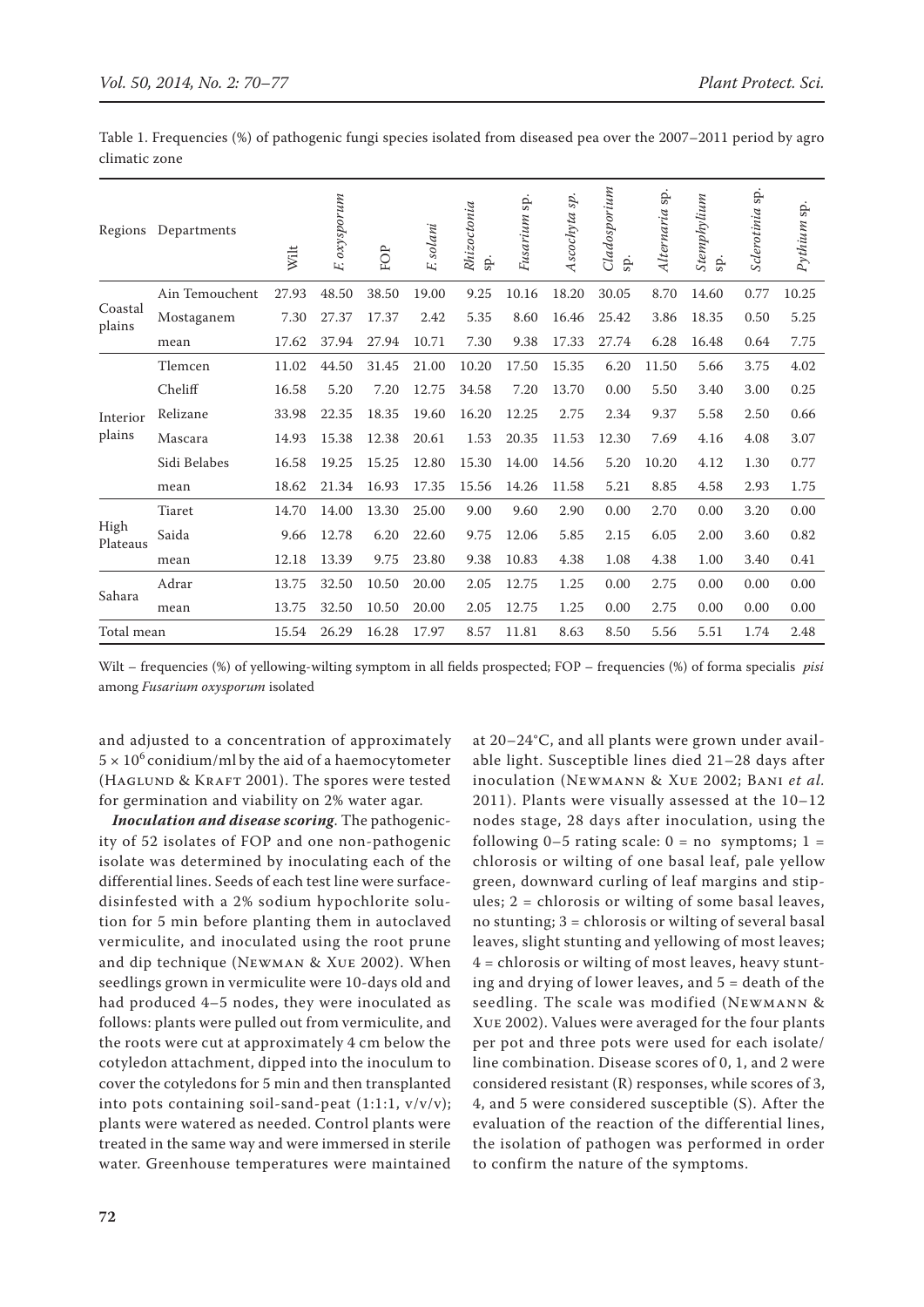#### **RESULTS**

Surveys that were carried out in the four different agro-climatic zones in western Algeria have identified the presence of wilting symptoms; plant symptoms consisted in chlorotic leaflets, which curl downward and become flaccid. The plant eventually wilts and turns a yellowish-brown colour. Often, the above- and below-ground vascular system turns a light yellow to brick-red colour and the lower subterranean portion of the stem becomes larger than normal. The disease can attack pea plants at any growth stage, we have observed it attacking plants at a very young stage. In growing regions, it appears to be worse during hotter periods of the growing season, early infections may cause plant death; late infections reduce the number of harvests.

Significant differences in the frequencies of the disease are observed between vegetative stages of the plant and the regions, there is an increase in the percentages of diseases in all areas with the age of the plant (Merzoug *et al.* 2009, 2011). Yellowingwilting symptom is observed during all stages of the plant growth, in the majority of fields and in all the years of prospecting with frequencies ranging 7.30–33.98% for the entire western region of Algeria. Pea culture at the internal plains is the most vulnerable with 18.61% (33.98% being the maximum in Relizane) (Table 1).

The study of the microflora showed significant variation, quantitatively and qualitatively, in the fungal population in pea rhizosphere. Some number of pathogens was associated with wilting and yellowing symptoms. The most dominant species for all regions surveyed was *F. oxysporum* with an average of 26.29%, followed by *F. solani* (17.97%). The coastal plains have the highest percentage of *F. oxysporum* (37.94%), in the High Plateaus *F. solani* predominated (23.80%). In addition to the species of *Fusarium*, the analysis allowed us to detect a significant number of fungal species that are located at the rhizosphere and stem of diseased plants with variable frequencies from one region to another. The Sahara is the most species-poor area quantitatively as well as qualitatively (Table 1).

The first symptoms of artificial inoculation on the susceptible line with isolates of *F. oxysporum* collected from different fields surveyed appeared after 7 days, the plants were completely destroyed between the  $10^{\text{th}}$  and  $26^{\text{th}}$  day, the symptoms were similar to those described in the field. Similarly, cultures derived from re-isolations made from inoculated seedlings were

morphologically identical to their respective parent cultures. We confirmed the presence of f.sp. *pisi*. Among isolates of FO, 16.28% proved to be forma specialis *pisi* (Table 1). From more than one hundred isolates characterised, 52 isolates were selected for the study of races characterisation based on regions and cultural variability.

*Characterisation of races of FOP*. Variability in cultural characteristics which was observed among isolates varied from sparse to abundant, whereas the mycelium in culture remained cottony-floccose, cottony-dense, aerial, felted or mucous (ropy). The majority of the isolates had abundant and floccose cultural growth. Colour of the mycelium also varied from white, whitish pink, whitish yellow, dark purple, light purple to purplish red. The results obtained show the predominance of aerial type followed by a cottony type with light pigmentation (white or purple), there was also the presence of mucous (ropy) types with mauve pigmentation which becomes increasingly dark (dark purple or violet to black) in the medium (Table 2).

*Occurrence and distribution of races of FOP*. Current classification of pathogen races is based on host response using differential lines and defined reproducible inoculation procedures. Wilt ratings were taken 5 weeks following planting of pea seeds and 3–4 weeks following inoculation with cultures of FOP, ratings were based on the number of plants killed or expressing typical symptoms. In our study the majority of susceptible plants were killed by the isolates of FOP. Results obtained showed the presence of four races (1, 2, 5 and 6) of FOP, which have been identified in western regions of Algeria. The levels of the races found in western Algeria from isolates collected from infected peas plants are shown in Table 2. Races 1 and 2 were more common in all areas with 61.47 and 19.2%, respectively. Race 6 is represented by 11.52%, it is absent at the Sahara. For Race 5, only two isolates (A21 and M42) were identified in coastal plains where the pea crop is early sown compared to other regions.

In addition to the four previously described races, two new or unknown types of FOP were recovered, they were identified in the interior plains only. Although these two unknowns (UR1 – isolate C24 and UR2 – isolate SB5) were similar in cultural morphology to Race 1, they were quite different in their reactions with the differential lines and may, therefore, be new races. Their differential reactions require further study before any definitive descriptions can be made. The isolate URl caused the death of all differential lines. For isolate UR2, only two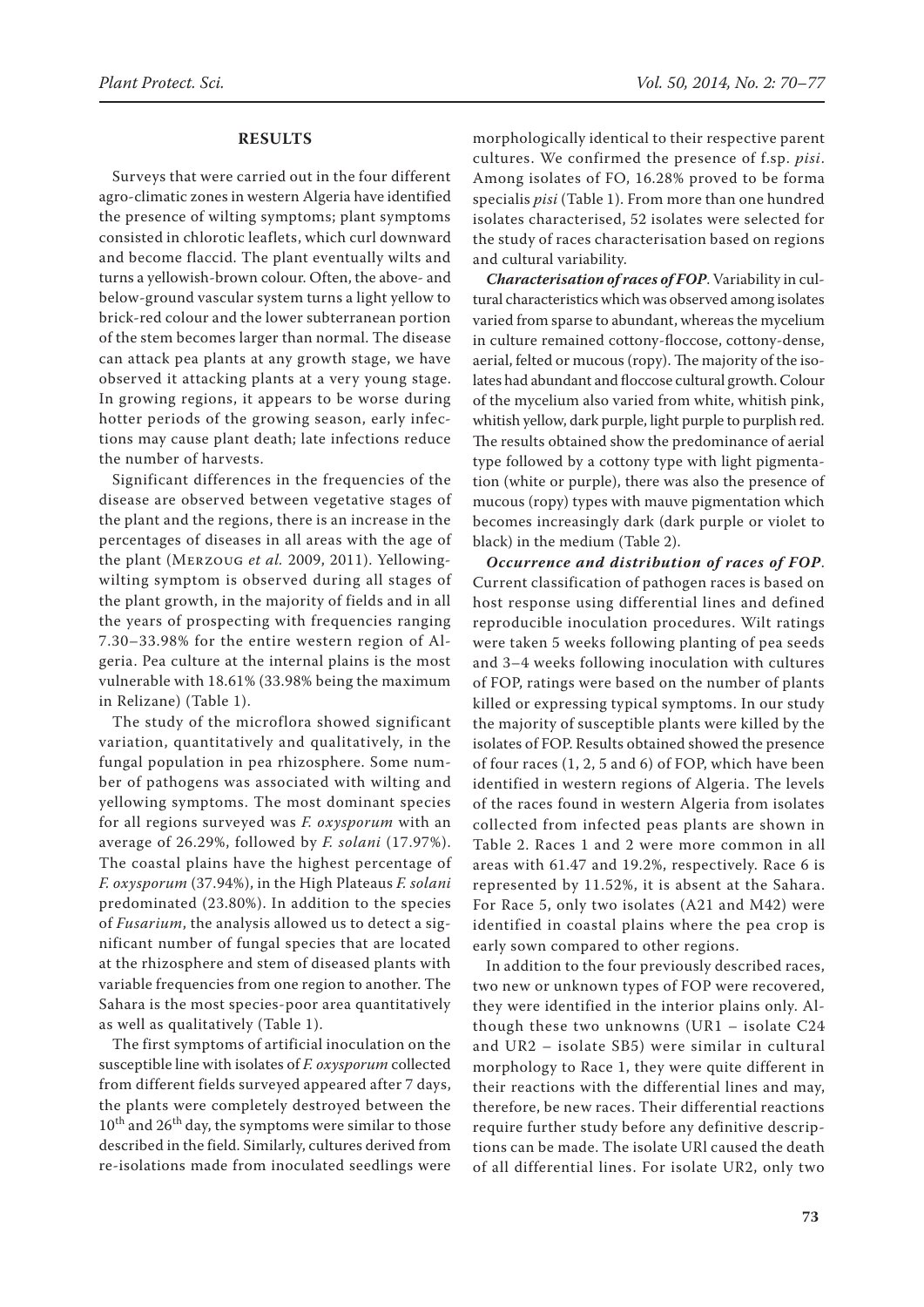| No. of             |          |              | Location of                                                              | Dates of                                               | Isolated     | Cultural variability            |                 |                 |
|--------------------|----------|--------------|--------------------------------------------------------------------------|--------------------------------------------------------|--------------|---------------------------------|-----------------|-----------------|
| Regions<br>isolate |          | Departments  | sampling areas                                                           | collection                                             | portion      | morphotype                      | pigment         | Races           |
| A1                 |          |              | Ain Tolba-1                                                              | 2010                                                   | stem         | cottony-floccose                | whitish         | R1              |
| A2                 |          |              | Ain Tolba-2                                                              | 2011                                                   | stem         | cottony-floccose whitish yellow |                 | R1              |
| A16                |          |              | Benisaf-1                                                                | 2010                                                   | root         | aerial                          | whitish         | R <sub>6</sub>  |
| A18                |          | Ain          | Benisaf-2                                                                | 2011                                                   | stem         | cottony-dense                   | dark purple     | R <sub>2</sub>  |
| A19                |          | Temouchent   | Benisaf-3                                                                | 2010                                                   | stem         | cottony-floccose                | whitish         | R1              |
| A21                | coastal  |              | Benisaf-4                                                                | 2010                                                   |              | felted                          | whitish         | R <sub>5</sub>  |
| A22                | plains   |              | Benisaf-5                                                                | 2010                                                   | stem         | aerial                          | dark purple     | R <sub>6</sub>  |
| M42                |          |              | Farnaka                                                                  | 2009                                                   | stem         | aerial                          | light purple    | R5              |
| M43                |          |              |                                                                          | 2009                                                   | stem         | felted                          | dark purple     | R2              |
| M44                |          | Mostaganem   | Bouguirat<br>Anonyme-1                                                   | 2007                                                   | stem<br>root |                                 | whitish pink    | R1              |
| M45                |          |              |                                                                          |                                                        |              | cottony-dense<br>aerial         | whitish         | R1              |
|                    |          |              | Anonyme-2                                                                | 2007                                                   | stem         |                                 |                 |                 |
| <b>TL24</b>        |          |              | Sebdou1                                                                  | 2010                                                   | stem         | aerial                          | light purple    | R <sub>6</sub>  |
| <b>TL27</b>        |          |              | Sebdou2                                                                  | 2010                                                   |              | rhizosphere cottony-floccose    | whitish yellow  | R1              |
| <b>TL28</b>        |          | Tlemcen      |                                                                          | Ouled Mimoune1<br>2010<br>rhizosphere cottony-floccose |              | light purple                    | R <sub>6</sub>  |                 |
| <b>TL29</b>        |          |              | Ouled Mimoune2<br>2010<br>felted<br>stem<br>rhizosphere cottony-floccose |                                                        | light purple | R1                              |                 |                 |
| <b>TL31</b>        |          |              | OuledMimoune3                                                            | 2011                                                   |              |                                 | whitish pink    | R1              |
| <b>TL32</b>        |          |              | Ouled Mimoune4                                                           | 2011                                                   | stem         | felted                          | whitish yellow  | R1              |
| C20                |          |              | Aine Mrane-1                                                             | 2009                                                   | root         | mucous                          | light purple    | R1              |
| C21                |          | Chlef        | Aine Mrane-2                                                             | 2009                                                   | stem         | aerial                          | light purple    | R1              |
| C <sub>24</sub>    |          |              | Aine Mrane-3                                                             | 2010                                                   | rhizosphere  | cottony-floccose                | whitish         | UR1             |
| R17                |          |              | SidiMhammed Ben Ali                                                      | 2009                                                   | root         | felted                          | whitish pink    | R1              |
| R26                |          |              | Mazouna-1                                                                | 2009                                                   | root         | mucous                          | dark purple     | R <sub>2</sub>  |
| R27                |          |              | Elgattar                                                                 | 2009                                                   | stem         | aerial                          | light purple    | R1              |
| R28                | interior | Relizane     | Mazouna-2                                                                | 2010                                                   | stem         | cottony-dense                   | whitish         | R1              |
| R29                | plains   |              | Yallel                                                                   | 2009                                                   | stem         | aerial                          | whitish         | R1              |
| R31                |          |              | Ain Errahma-1                                                            | 2009                                                   | stem         | cottony-floccose                | whitish pink    | R1              |
| <b>R32</b>         |          |              | Ain Errahma-2                                                            | 2010                                                   | root         | aerial                          | purplish red    | R <sub>6</sub>  |
| Ma6                |          |              | Tighennif                                                                | 2007                                                   | stem         | aerial                          | dark purple     | R2              |
| Ma9                |          |              | Messaâdia                                                                | 2007                                                   | rhizosphere  | mucous                          | dark purple     | R <sub>2</sub>  |
| Ma13               |          | Mascara      | Elbordj                                                                  | 2008                                                   | stem         | aerial                          | whitish         | R1              |
| Ma15               |          |              | Mamounia-1                                                               | 2009                                                   | rhizosphere  | mucous                          | violet to black | R <sub>2</sub>  |
| Ma19               |          |              | Mamounia-2                                                               | 2009                                                   | root         | felted                          | whitish         | R1              |
| Sb1                |          |              | Sfisef-1                                                                 | 2009                                                   | stem         | aerial                          | light purple    | R1              |
| Sb <sub>3</sub>    |          |              | Sfisef-2                                                                 | 2009                                                   | stem         | aerial                          | dark purple     | R <sub>2</sub>  |
| Sb <sub>4</sub>    |          | Sidi Belabes | <b>ITGC</b> Sbelabes                                                     | 2010                                                   | stem         | felted                          | whitish pink    | R1              |
| Sb5                |          |              | <b>ITGC</b> Sbelabes                                                     | 2010                                                   | rhizosphere  | felted                          | whitish         | UR <sub>2</sub> |
| Sb11               |          |              | Lamtar-1                                                                 | 2010                                                   | rhizosphere  | cottony-dense                   | whitish         | R1              |
| Sb14               |          |              | Lamtar-2                                                                 | 2011                                                   | stem         | felted                          | light purple    | R1              |
| T46                |          |              | Rahouia-1                                                                | 2009                                                   | stem         | felted                          | light purple    | R1              |
| T47                |          |              | Rahouia-2                                                                | 2009                                                   | root         | aerial                          | dark purple     | R2              |
| T48                |          |              | Rahouia-3                                                                | 2009                                                   | root         | felted                          | purple          | R1              |
| T49                | High     | Tiaret       | ITGCSebaîne                                                              | 2009                                                   | stem         | cottony-floccose                | whitish pink    | R <sub>6</sub>  |
| <b>T50</b>         | Plateaus |              | ITGCSebaîne                                                              | 2009                                                   | stem         | felted                          | light purple    | R1              |
| T51                |          |              | Sebaîne-1                                                                | 2009                                                   | stem         | cottony-floccose                | whitish pink    | R1              |
| T <sub>52</sub>    |          |              | Sebaîne-2                                                                | 2009                                                   | stem         | aerial                          | light purple    | R1              |
| S56                |          | Saida        | ITGCSaida                                                                | 2008                                                   | stem         | aerial                          | whitish         | R1              |
| S58                |          |              | ITGCSaida                                                                | 2008                                                   | stem         | felted                          | whitish yellow  | R1              |
| Ad60               |          |              | Aougroute-1                                                              | 2009                                                   | root         | cottony-floccose                | whitish         | <b>NPR</b>      |
| Ad62               |          |              | Aougroute-2                                                              | 2009                                                   | stem         | aerial                          | purplish red    | R2              |
| Ad63               | Sahara   | Adrar        | Aougroute-3                                                              | 2009                                                   | root         | cottony-dense                   | whitish         | R1              |
| Ad66               |          |              | Zaouiet Kounta-1                                                         | 2009                                                   | root         | felted                          | whitish pink    | R1              |
| Ad67               |          |              | Zaouiet Kounta-2                                                         | 2009                                                   | root         | aerial                          | dark purpule    | R2              |

|  |  |  |  | Table 2. Geographical origin and characteristics of races of <i>Fusarium oxysporum</i> f.sp <i>pisi</i> in western Algeria |  |  |  |  |  |  |
|--|--|--|--|----------------------------------------------------------------------------------------------------------------------------|--|--|--|--|--|--|
|--|--|--|--|----------------------------------------------------------------------------------------------------------------------------|--|--|--|--|--|--|

UR – unknown race; NPR – non-pathogenic race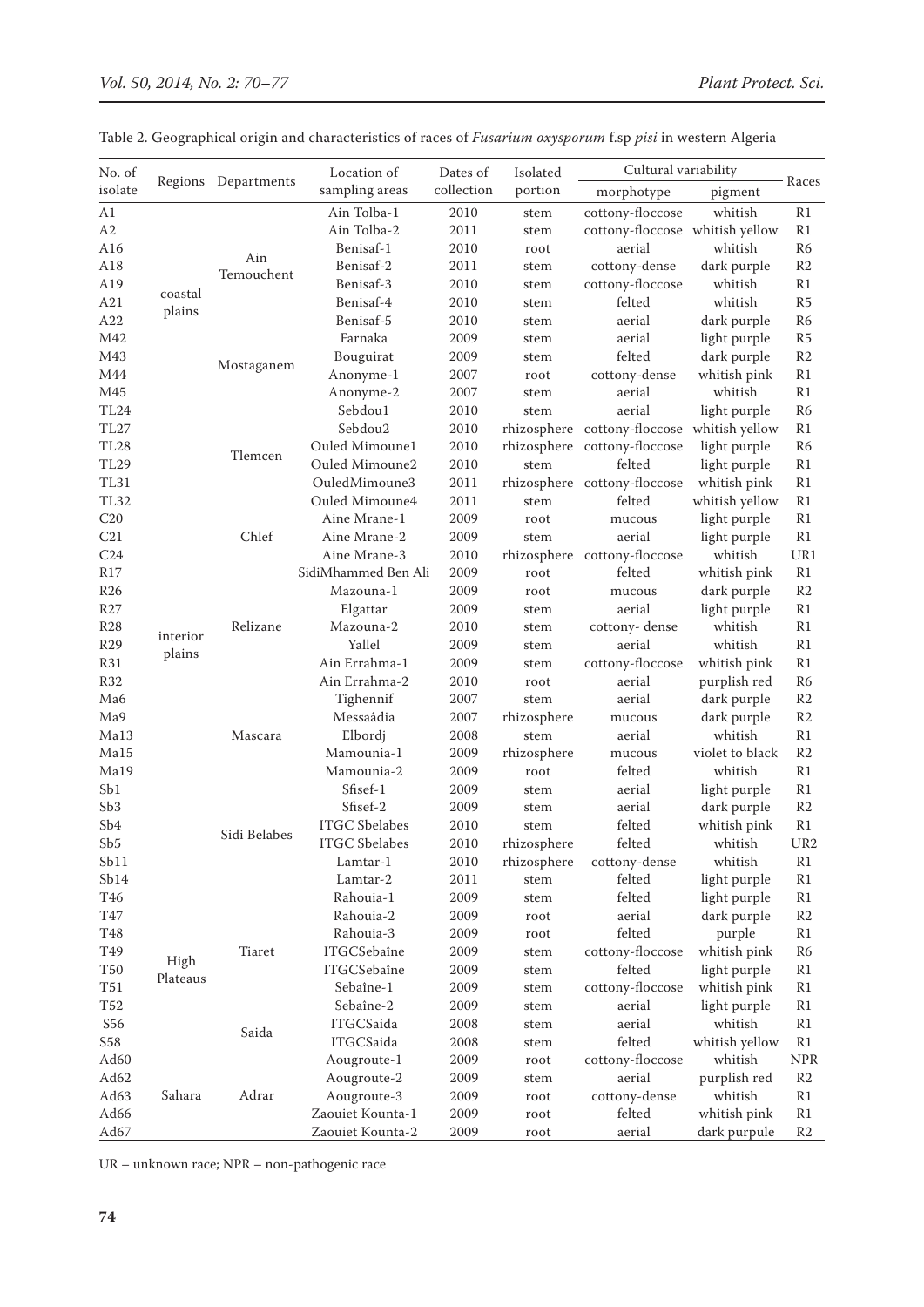cultivars, Little Marvel and Dark skin Perfection, were susceptible.

## **DISCUSSION**

For the pathogens associated with wilt, *F. oxysporum* was the major cause of wilt disease in all agroclimatic zones followed by *F. solani*. The association of *F. oxysporum*, *F. solani, Rhizoctonia* sp. with wilt in legumes in Algeria and other countries has already been reported (Belabid *et al*. 2000; Neumann & Xue 2002; Rana *et al*. 2009). The widespread occurrence of the disease and association of soil-borne pathogens indicated the possibility of increased disease incidence in the future, if suitable management practices are not adopted. This study has demonstrated that the population of FOP in western Algeria was highly variable.

When isolates grown on acidified PDA (pH 5), Race 2 secreted a purplish black pigment into the medium whereas Races 1, 5, and 6 produced little or no pigment, similar results were observed (Sharma *et al*. 2005). Lin *et al*. (1984) considered the mucous (ropy) types of isolates with a purplish red pigmentation might be one variant of Race 2, since it could be obtained from old cultures of the same group. In our study, we have noted that isolates A22 and R32 identified as Race 6 presented an aerial mycelium with whitish to light purple pigment during the first two weeks after which they began to secrete a dark purple pigment resembling that of Race 2. Similarly, this result was recorded for the Danish Race 6 isolates, which had floccose white to light peach aerial mycelium. The reverse of the colony was similar in colour for about 12 days subsequently; a dark purple pigment was excreted into the medium. In pigmentation the same result was observed for the English and Danish isolates, suggesting that they belong to the same phylogenetic group and that this group may be widespread in Europe (Bodker *et al*. 1993; Kraft & Pfleger 2001). In the literature, Race 1 has aerial mycelium with little or no pigmentation when grown on PDA medium adjusted to pH 4.5. The aerial mycelium may be in strands, and sporulation is sparse. Few to no macroconidia and only limited numbers of microconidia are produced on PDA. Race 2 is also aerial, and mycelium may form strands. Pigmentation, light purple to black in most cultures, occurs on acid PDA. Sporulation is profuse, with production of abundant macro- and microconidia. Linear growth rates of Races 1, 5, and 6 were approximately equal to each other and were slower than those of Race 2.

The differentials lines or cultivars used in this study have been used quite frequently, suggesting that they are particularly useful for evaluating pathogenic variability in various parts of the world. Races 1 and 2 of the wilt pathogen occur in most of the pea growing areas worldwide; they are present and significant in the European and Mediterranean region (OEPO/EPPO 1994). Race 6 has been reported in Europe, while all four races are found in Australia and the four specific races of pea *Fusarium* wilt have been identified and studied in the USA (HAGLUND & KRAFT 2001) and Canada (Neumann & Xue 2002). Races 1 and 2 were the only economically important ones in the United States until Race 5 appeared in north-western Washington in 1963, followed by Race 6 (HAGLUND & KRAFT 2001). Races 1 and 2 occur worldwide, while Races 5 and 6 are only important in western Washington State and their impact has lessened as fresh pea production has moved out of western Washington.

The standard control differentials lines have been used successfully for many years; their reactions to Race 2 have recently been questioned. Intermediate reactions of the standard differential lines confound results from individual experiments.

In the majority of wilt diseases in the regions surveyed, peas are probably binds to the existence of a permanent inocula in the soil maybe due to the fact that crop rotation is very short or absent in most departments, poor sowing conditions, agriculture practices, the use of susceptible cultivars (Merveille de Kelvedon, Latcha local variety, Grand vert, Onward) to different races of FOP in most areas, infected seed is suspected of carrying the pathogen, it is not considered likely.

Considerable variation in the pathogenicity of different isolates of FOP has been reported. Most studies have not used the same, or the same number of differential genotypes, or have been conducted under different environmental conditions, so comparison of results between studies is difficult. The environmental factors, temperature, light, and humidity were stable in all trials and their effects were not examined in the present study. However, it has been shown that even slight changes in environmental conditions can significantly affect the expression of plant infection.

In this study, some races were specific to a single region while others were found in various regions. The most common race was recorded throughout all the regions. This might be due to seed transmission of FOP, since infected pea is important for natural spread of the pathogen. In Algeria, the transfer of pea seed from one region to another is common and uncontrolled. Seed transmission will only occur if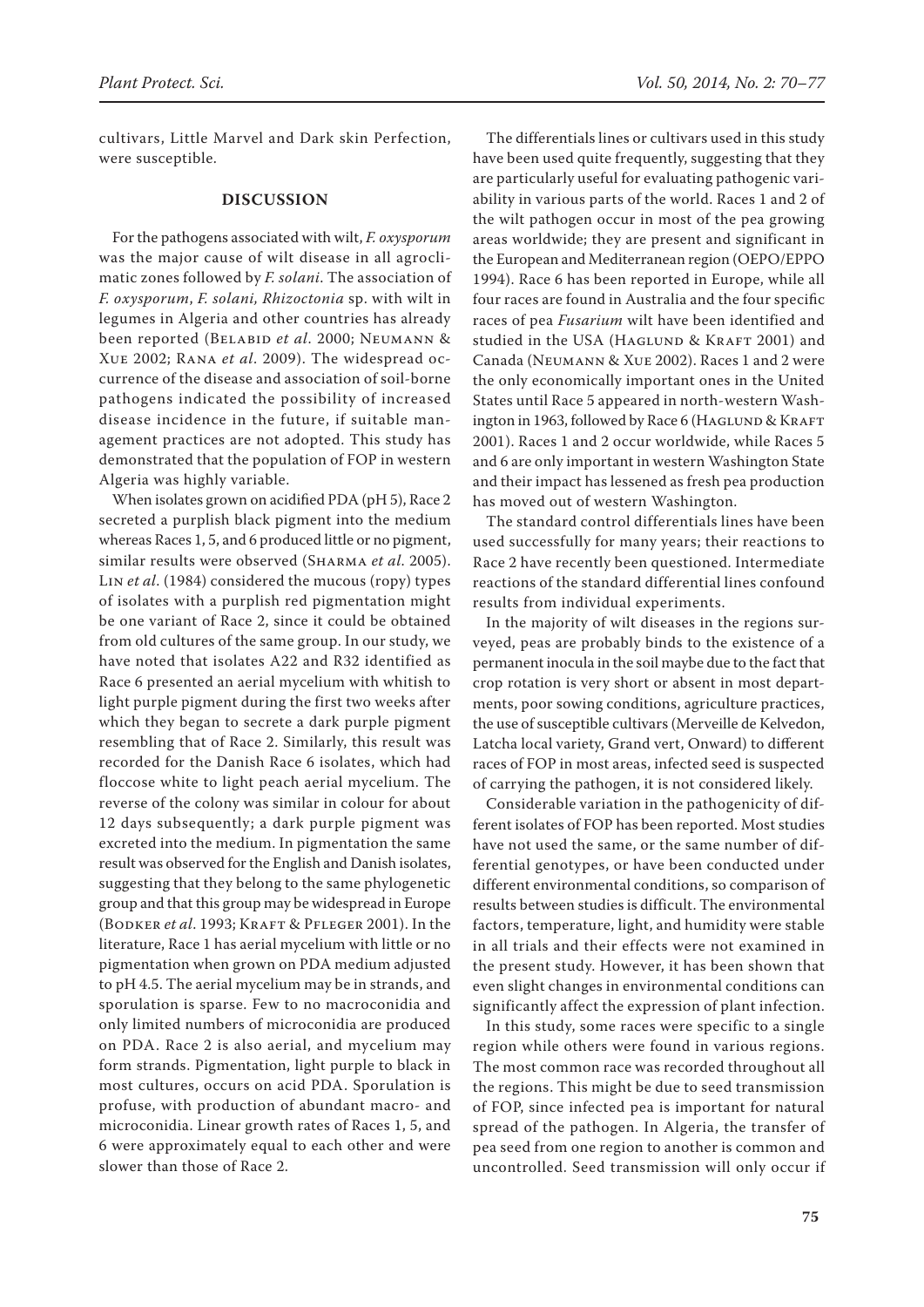growers keep seeds from known infected plants; Race 1 can be transmitted occasionally by seeds when harvested from wilt-infested fields. The probability of seed transmission of Race 2, when the pathogen attacks a pea plant at flowering to pod development stages, is much higher than for Races 1, 5, or 6 which usually kill a susceptible plant before blooming. Masheshwari *et al.* (1981) isolated FOP from surface disinfested seeds of six varieties grown in the Hoshiarpur district of Punjab (India), where pea root rot and wilt are a problem and climatic characteristics of the regions are in most cases favourable to the disease development. Infected plants may look normal at low temperatures, but at soil temperatures of 20°C and above, wilt develops rapidly, resulting in the collapse of the entire aerial part. The disease could cause appreciable yield losses under favourable environmental conditions; it is a major yield-limiting factor in the dry-temperate zone.

In conclusion, this study allowed us to put in evidence the presence of pea wilt in all regions surveyed, a geographic distribution map of four races of the FOP at the western Algerian regions has been compiled. Races of the fungus and the population types present in the area need to be evaluated for disease control management. Specifically this information assists when examining newly bred cultivars and for the development of new resistant cultivars. The first stage of any disease control program involves the examination of the disease and its distribution. Growers may choose cultivars according to the race predominating in the soil in a particular region. Resistance to Fusarium wilt is not a substitute for good cultural practices but must be used in combination with them, when possible and early to minimize future losses. Incorporation of useful resistance sources effective against diverse races into adapted genotypes will be necessary to minimise future losses. Effective seed hygiene is also very important in order to prevent spread and introduction of highly virulent strains of the pathogen into new areas.

Acknowledgement. We thank DAVE STOUT, Biological Science Technician (Plants) USDA, ARS, WRPIS, Plant Germplasm Introduction and Testing Research Station in Pullman, Washington University, USA, and Dr Robert Conner, Modern Research Station Agriculture and Agri-Food, Canada for providing seeds of pea differential genotypes.

## **References**

Alabouvette C., Olivain C., Migheli Q., Steinberg C. (2009): Microbiological control of soil-borne phytopathogenic fungi with special emphasis on wilt-inducing *Fusarium oxysporum*. New Phytologist, **184**: 529–544.

- BANI M., RUBIALES D., RISPAIL N. (2011): A detailed evaluation method to identify sources of quantitative resistance to *Fusarium oxysporum* f.sp. *pisi* race 2 within a *Pisum*  spp. germplasm collection. Plant Pathology, **61**: 532–542.
- Belabid L., Fortas Z. , Dalli D., Khiare M., Amdjad D. (2000): Importance du flétrissement et la pourriture racinaire de la lentille dans le nord-ouest Algérien. Cahiers Agricultures, **9**: 515–518.
- BELABID L., FORTAS Z. (2002): Virulence and vegetative compatibility of Algerian isolates of *Fusarium oxysporum* f.sp. *lentis*. Phytopathologia Mediterranea, **41**: 179–187.
- BODKER L., LEWIS B.G., CODDINGTON A. (1993): The occurrence of a new genetic variant of *Fusarium oxysporum* f.sp. *pisi.* Plant Pathology, **42**: 833–838.
- HAGLUND W.A. (1984): Fusarium wilts. In: HAGEDORN D.J. (ed.): Compendium of Pea Diseases. APS, St. Paul: 22–24.
- HAGLUND W.A. (1989): A rapid method for inoculating pea seedlings with *Fusarium oxysporum* f.sp*. pisi*. Plant Disease, **73:** 457–458.
- Haglund W.A. , Kraft J.M. (1970): *Fusarium oxysporum* f.sp. *pisi* race 5. Phytopathology, **60**: 1861–1862.
- Haglund W.A., Kraft J.M. (1979): *Fusarium oxysporum* f.sp. *pisi* race 6: Occurrence and distribution. Phytopathology, **69**: 818–820.
- HAGLUND W.A., KRAFT J.M. (2001): Fusarium wilt. In: Kraft J.M., Pfleger F.L. (eds): Compendium of Pea Diseases and Pests. APS Press, St. Paul: 13–14.
- Infantino A., Kharrat M., Riccioni L., Coyne C.J., Kevin E., Phee M.C., Grunwald N.J. (2006): Screening techniques and sources of resistance to root diseases in cool season food legumes. Euphytica, **147**: 201–221.
- KRAFT J.M. (1995): Fusarium wilt of peas (a review). Agronomie, **14**: 561–567.
- KRAFT J.M., PFLEGER F.L. (2001): Compendium of Pea Diseases and Pests. 2nd Ed. The American Phytopathological Society, St. Paul.
- Leslie J.F., Summerell B.A. (2006): The Fusarium Laboratory Manual. Vol. 2, Issue 10. Blackwell Publishing Ltd., Oxford: 101–117.
- Lin Y.S., Sun W., Pie-Han Wong (1984): Fusarium root rot and wilt of garden pea in Taiwan. Journal of Agricultural Research of China, **33**: 395–405.
- Masheshwari S.K., Gupta J.S., Jhooty J.S. (1981): Effect of various cultural practices on the incidence of the wilt and root rot of pea. Indian Journal of Agricultural Sciences, **15**: 149–151.
- McClendon T., Inglis A., McPhee E., Coyne J. (2002): DNA markers linked to Fusarium wilt race 1 resistance in pea. Journal of American Society and Sciences, **127**: 602–607.